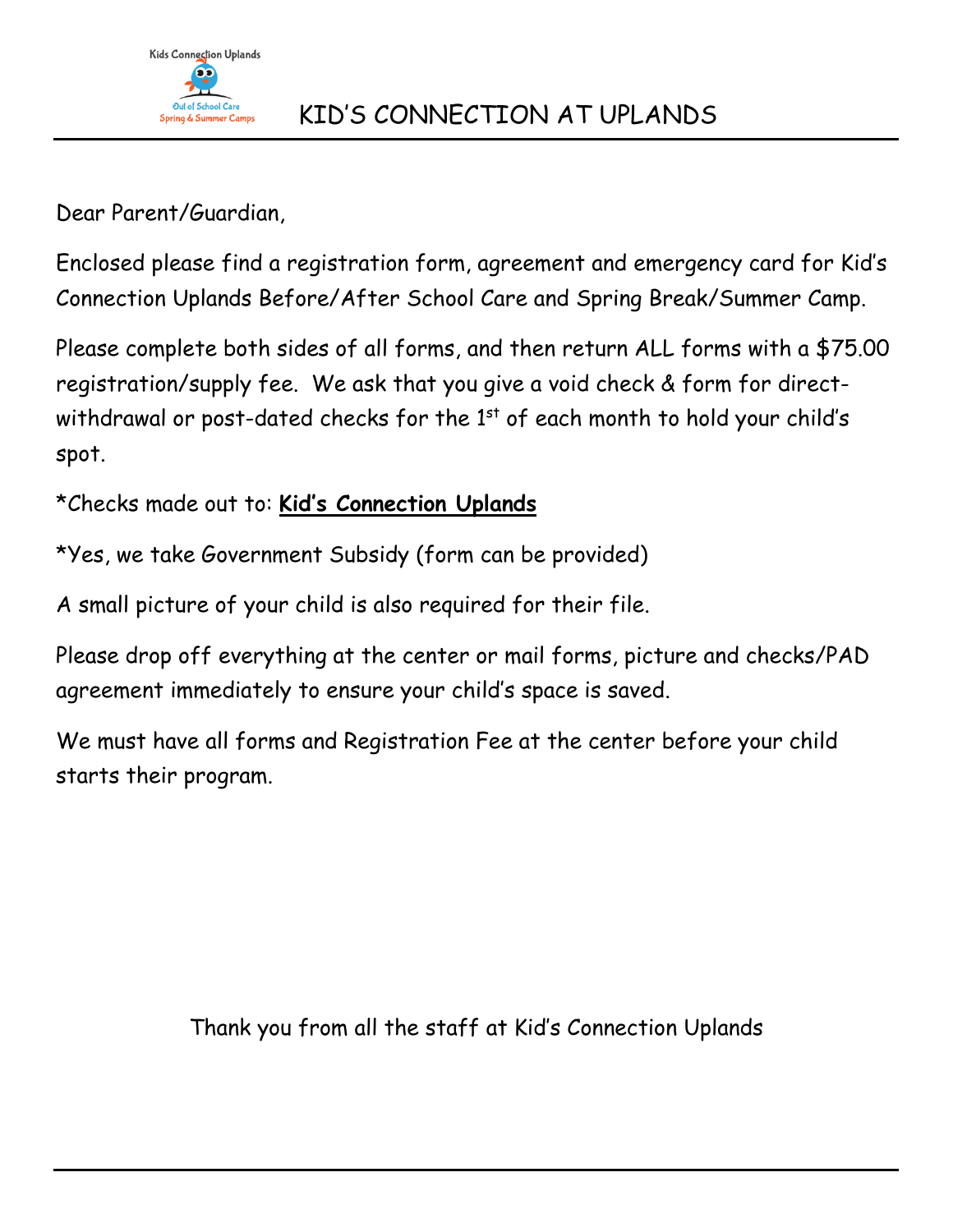| Child's Name: _________________             | $Birthday$ $Male:$ $ The male:$                                                  |
|---------------------------------------------|----------------------------------------------------------------------------------|
|                                             | Child's Hair Color: ______________ Child's Eye Color: __________                 |
|                                             |                                                                                  |
|                                             | Doctor: Phone #: 2000 Phone = Phone = 2000                                       |
|                                             |                                                                                  |
|                                             |                                                                                  |
|                                             |                                                                                  |
|                                             |                                                                                  |
|                                             | Cell #: (mom):__________________________(dad):__________________________________ |
|                                             |                                                                                  |
|                                             |                                                                                  |
|                                             |                                                                                  |
|                                             |                                                                                  |
| Permission to call Doctor/Ambulance: YES/NO |                                                                                  |
|                                             |                                                                                  |
| Signature:                                  |                                                                                  |

| Child's Picture: |  |  |  |
|------------------|--|--|--|
|                  |  |  |  |
|                  |  |  |  |
|                  |  |  |  |
|                  |  |  |  |
|                  |  |  |  |
|                  |  |  |  |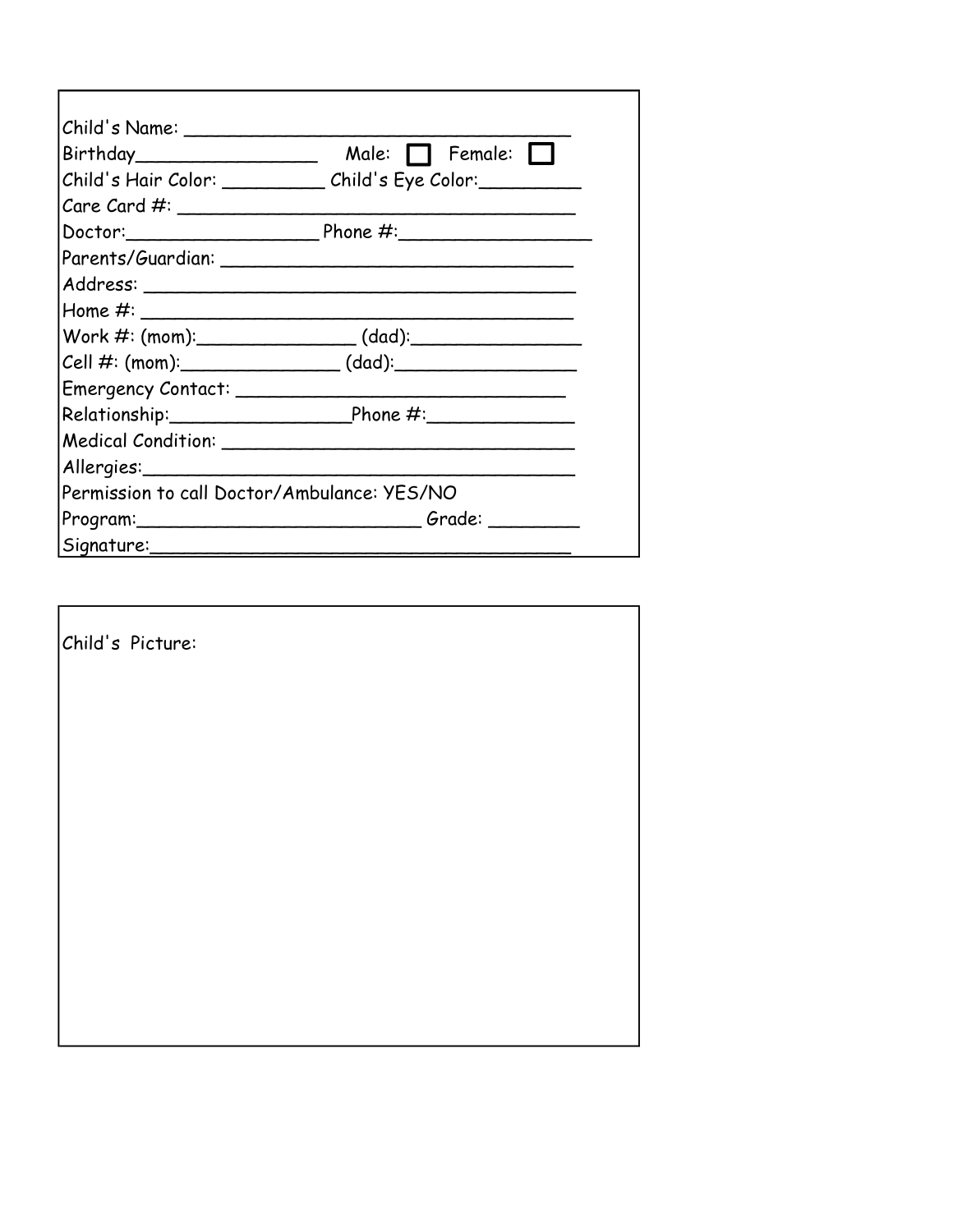

# KID'S CONNECTION AT UPLANDS

| - Offering Before/After School care & Spring Break/Summer Camps at Uplands Elementary School - |                                                                                                     |  |
|------------------------------------------------------------------------------------------------|-----------------------------------------------------------------------------------------------------|--|
|                                                                                                |                                                                                                     |  |
|                                                                                                |                                                                                                     |  |
|                                                                                                | MY CHILD NEEDS CARE FROM (school year): 7:30am-8:45am/2:30pm-5:30pm/7:30am-5:30pm (please circle)   |  |
| MY CHILD NEEDS CARE FROM (day camp): 8:00am-5:00pm/9am - 12:00pm (please circle)               |                                                                                                     |  |
|                                                                                                |                                                                                                     |  |
|                                                                                                | $BIRTHDAY:$ MALE FEMALE $\Box$ CARE CARD #:                                                         |  |
|                                                                                                |                                                                                                     |  |
|                                                                                                | WEIGHT: ________________HEIGHT: ______________ ANY OTHER PHYSICAL DESCRIPTIONS: ___________________ |  |
| MAILING ADDRESS (street, city/town, postal code):                                              |                                                                                                     |  |
|                                                                                                |                                                                                                     |  |
|                                                                                                |                                                                                                     |  |
| <b>EMAIL ADDRESS:</b>                                                                          |                                                                                                     |  |
|                                                                                                |                                                                                                     |  |
| <b>WORK PHONE NUMBER:</b>                                                                      |                                                                                                     |  |
|                                                                                                |                                                                                                     |  |
|                                                                                                |                                                                                                     |  |
| PERSON TO CONTACT IN CASE OF EMERGENCY (if parent/guardian not available)                      |                                                                                                     |  |
| WHO ARE ALSO AUTHORIZED TO PICK UP MY CHILD ________________(parent's initials)                |                                                                                                     |  |
|                                                                                                |                                                                                                     |  |
|                                                                                                |                                                                                                     |  |
|                                                                                                |                                                                                                     |  |

**NO OTHER PERSONS ARE ALLOWED TO PICK UP MY CHILD EXCEPT FOR THE PEOPLE INDICATED ABOVE.**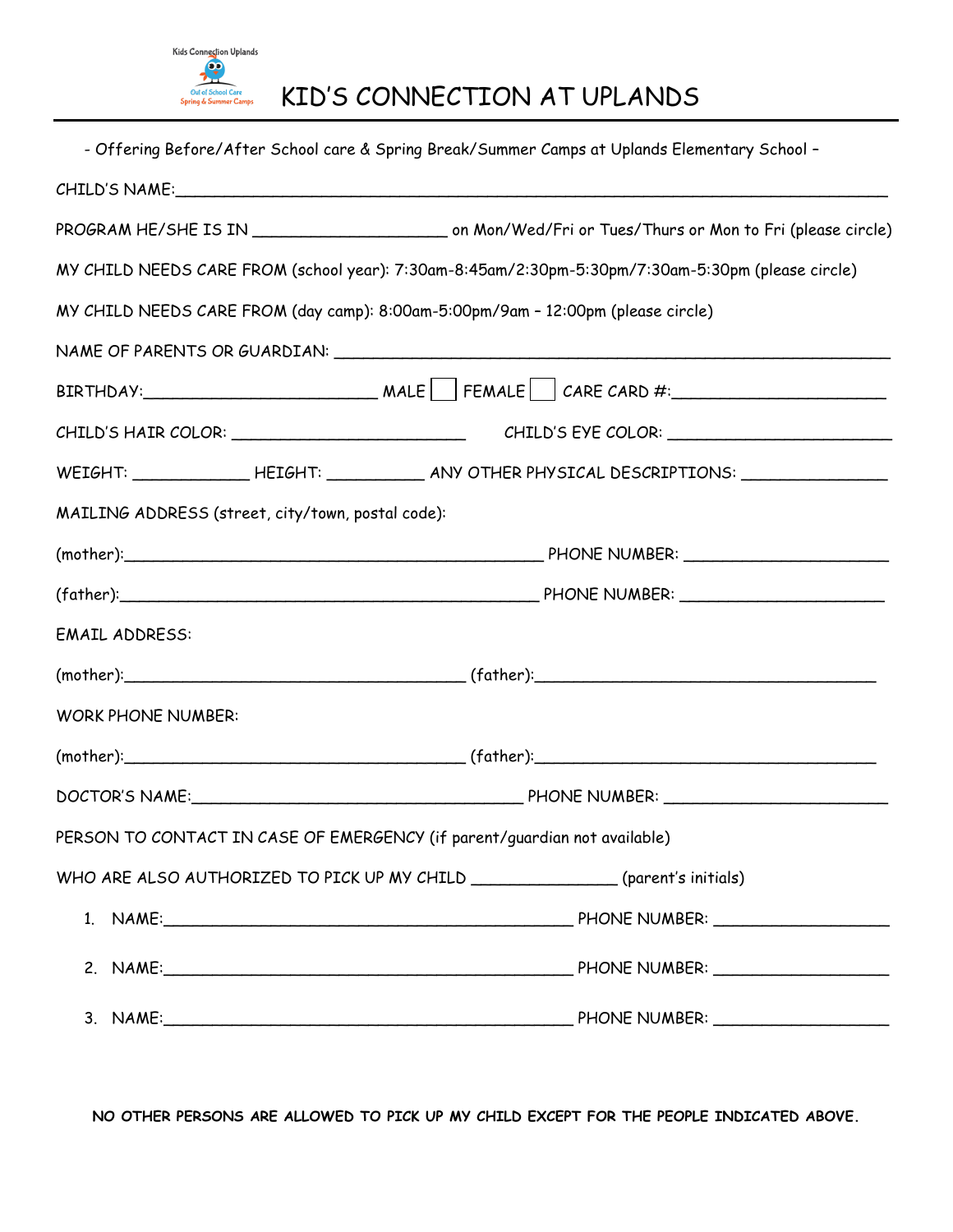|  | HEALTH CONCERNS (yes/no): IF YES, FILL OUT BELOW                                       |  |                                                                                             |  |  |
|--|----------------------------------------------------------------------------------------|--|---------------------------------------------------------------------------------------------|--|--|
|  |                                                                                        |  |                                                                                             |  |  |
|  |                                                                                        |  | ASTHMA: CONVULSIONS: HAYHEVER: BLEEDING NOSE: :                                             |  |  |
|  |                                                                                        |  |                                                                                             |  |  |
|  |                                                                                        |  |                                                                                             |  |  |
|  |                                                                                        |  |                                                                                             |  |  |
|  |                                                                                        |  |                                                                                             |  |  |
|  |                                                                                        |  |                                                                                             |  |  |
|  |                                                                                        |  | IS YOUR CHILD ON ANY MEDICATION (yes/no) IF YES, WHAT: _________________________            |  |  |
|  |                                                                                        |  |                                                                                             |  |  |
|  | OTHER CONCERNS (yes/no): IF YES, FILL OUT BELOW                                        |  |                                                                                             |  |  |
|  | SIGNIFICANT CHANGES IN YOUR CHILD'S LIFE (i.e. death, separation, move, new sibling,): |  |                                                                                             |  |  |
|  |                                                                                        |  | IS THERE A CUSTODY AGREEMENT OR RESTRAINING ORDER (yes/no), IF YES, A COPY MUST BE PROVIDED |  |  |
|  |                                                                                        |  |                                                                                             |  |  |

ARE THERE ANY PERSONS THAT SHOULD NOT HAVE ACCESS TO YOUR CHILD (yes/no), IF YES, PLEASE FILL OUT BELOW

\_\_\_\_\_\_\_\_\_\_\_\_\_\_\_\_\_\_\_\_\_\_\_\_\_\_\_\_\_\_\_\_\_\_\_\_\_\_\_\_\_\_\_\_\_\_\_\_\_\_\_\_\_\_\_\_\_\_\_\_\_\_\_\_\_\_\_\_\_\_\_\_\_\_\_\_\_\_\_\_\_\_\_\_\_\_

ANY OTHER IMPORTANT INFORMATION (i.e. food likes, dislikes, toileting, favorite things, fears, religious and/or cultural observances,…):

I REALIZE THAT THE CENTER MUST REPORT ANY ACCIDENT OR INCIDENT OF A SUSPICIOUS NATURE.

\_\_\_\_\_\_\_\_\_\_\_\_\_\_\_\_\_\_\_\_\_\_\_\_\_\_\_\_\_\_\_\_\_\_\_\_\_\_\_\_\_\_\_\_\_\_\_\_\_\_\_\_\_\_\_\_\_\_\_\_\_\_\_\_\_\_\_\_\_\_\_\_\_\_\_\_\_\_\_\_\_\_\_\_\_\_

I HAVE READ AND AGREE TO THE ABOVE INFORMATION AND WILL NOTIFY THE CENTER IF THERE ARE ANY CHANGES.

\_\_\_\_\_\_\_\_\_\_\_\_\_\_\_\_\_\_\_\_\_\_\_\_\_\_\_\_\_\_\_\_\_\_\_\_\_\_\_\_\_ \_\_\_\_\_\_\_\_\_\_\_\_\_\_\_\_\_\_\_\_\_\_\_\_\_\_\_\_\_\_\_\_\_\_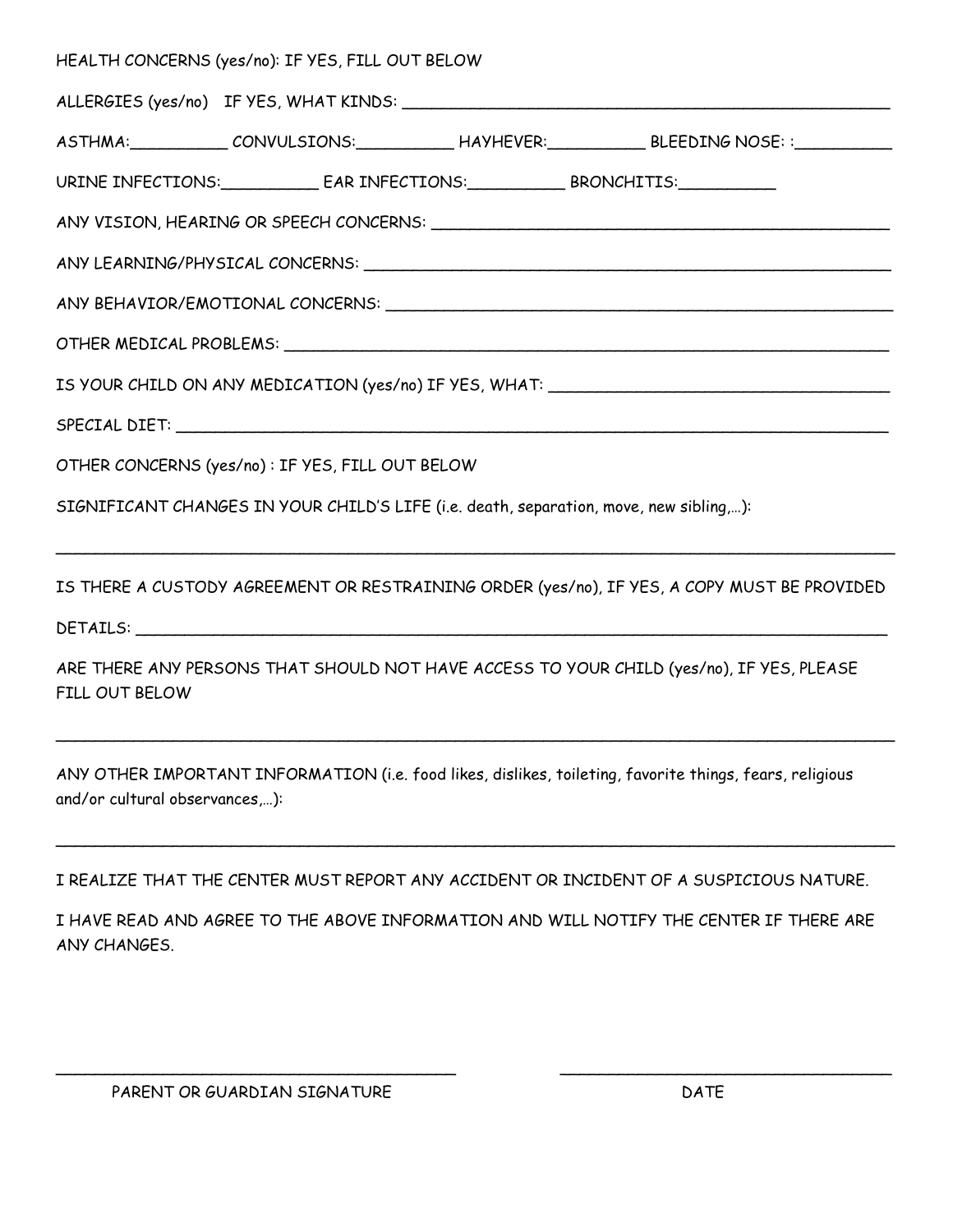#### PARENT AGREEMENT AND CONTRACT

### Please initial each line and sign and date the end of the parent agreement.

 $\Box$  I will adhere to our agreed payment of  $\frac{1}{2}$   $\Box$   $\Box$  per month (school year) or  $\frac{1}{2}$   $\Box$  per day (day camp) and prepaid for the first of each month by post-dated checks or government subsidy forms.

**\_\_\_\_\_ If fees are not paid by the 5th of the month I understand that my child may be withdrawn from the program until payment has been received.**

\_\_\_\_\_ I agree to pay a \$75.00 non-refundable registration/supply fee, which holds a spot for my child for the school year and pays administration fees. I understand Kid's Connection Uplands regular programs operate from September to June only and that it is closed in December for 2 weeks for Winter Break. We do offer care in July and August for Summer Camp. I also understand the program is closed for all statutory holidays. *This fee does not apply for day camps*

\_\_\_\_\_ My child is registered for the \_\_\_\_\_\_\_\_\_\_\_\_\_\_\_\_\_\_\_\_\_\_\_\_\_\_\_\_\_\_\_\_\_\_\_\_\_program and I understand that I will be charged \$5.00 per 5 minutes after pick up time. **A maximum of 3 late pick-ups or other arrangements will have to be made.**

\_\_\_\_\_ I will not send my child to the center if they are ill and I will notify the center if my child has come in contact with a communicable disease. I will also call the center before my child's class begins to let staff know if my child will be absent that day.

 $\_$  In case of accident or illness, I authorize the center to contact a physician and/or ambulance if I cannot be reached immediately to pick up my child and I will accept all physician/ambulance fees.

\_\_\_\_\_ In the event of absenteeism due to illness, vacation, etc. not initiated by the center, I understand I am still responsible for full payment.

\_\_\_\_\_ In case of a staff illness or emergency, I authorize a qualified substitute to care for my child.

\_\_\_\_\_ Kids Connection Uplands does not administer medications except needing for emergency such as inhalers for asthma and epi-pens for allergies. If your child needs such medication an allergy or asthma form will be given out and be added to your child's file.

\_\_\_\_\_ I understand sunscreen is required for high risk months (May to September). I will apply sunscreen *BEFORE* my child arrives to daycare. I consent for the staff at Kids Connection Uplands to apply the sunscreen I have provided for my child in the afternoon if necessary.

 $\_\_$ I give permission for my child's photograph to be taken to be displayed at the center, on our website and social media pages.

\_\_\_\_\_ Sometimes we offer snacks as an activity, which will be indicated on the monthly activity calendar. Allergies are always taken into consideration when offering snacks. Is your child allowed to partake in foods the center is providing? **YES or NO (please circle)**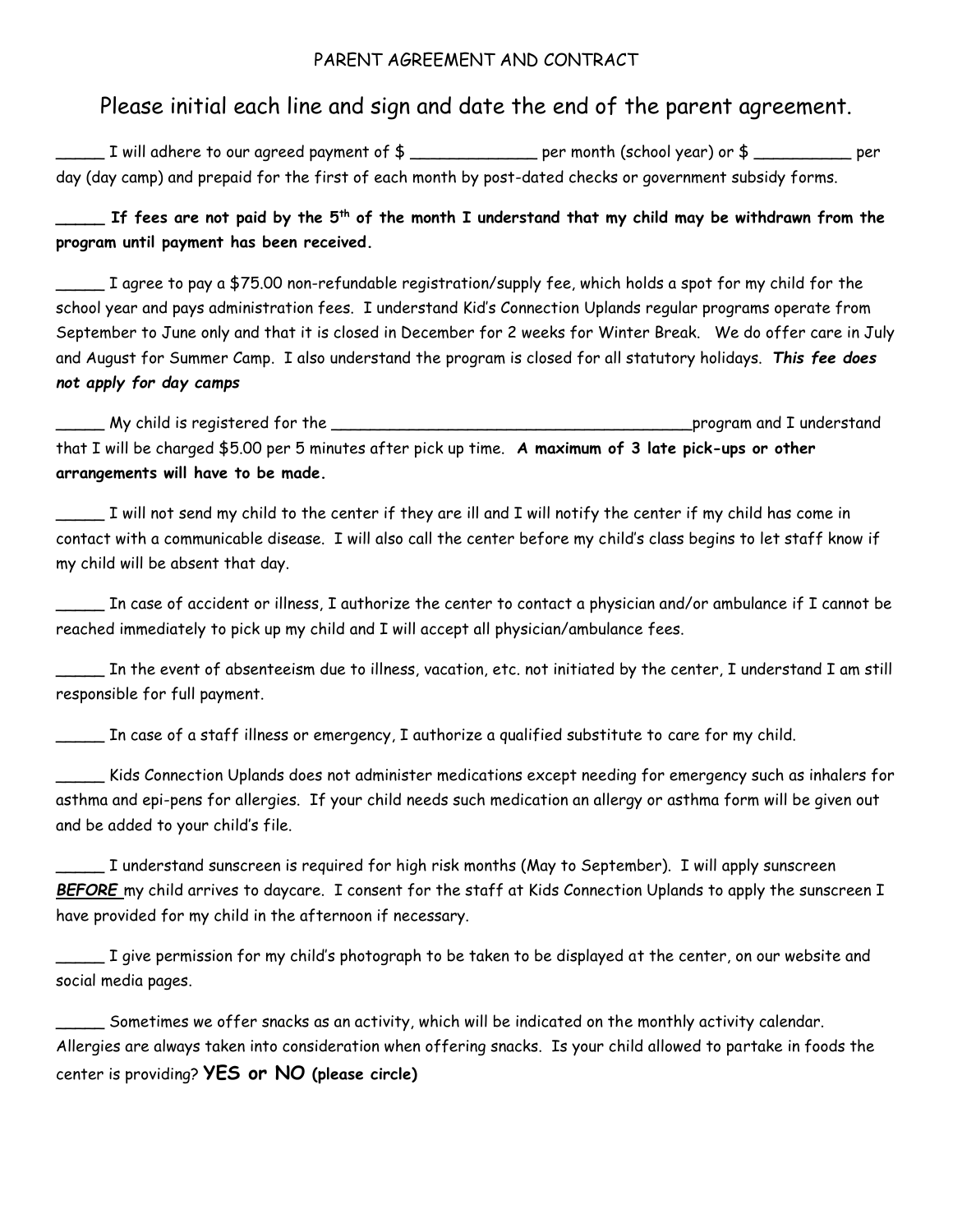\_\_\_\_\_ The first month of attendance will be considered a period of adjustment for each child. It is the center and parent's responsibility to keep each other informed of the child's progress and happiness. If a child seems unhappy or if the arrangement seems unsatisfactory for any other reason the contract can be terminated by either party without notice during this period.

*Termination of regular services after this adjustment period requires 30 days-notice by either party in writing or a payment of one month's fees must be paid in lieu of notice. Post-dated checks would be returned at that time or if full payment was made a refund by check will be given. Please allow 2-4 weeks for processing of a refund by check after last day of child's attendance at the center for either termination of services or unexpected facility closure.*

I HAVE READ AND AGREE TO THE ABOVE INFORMATION AND WILL NOTIFY THE CENTER IF THERE ARE ANY CHANGES. I AGREE I HAVE RECEIVED A PARENT HANDBOOK OR VIEWED KIDS CONNECTION UPLANDS' WEBSITE ([www.kidsconnectionuplands.com\)](http://www.kidsconnectionuplands.com/) WITH ALL INFORMATION ABOUT OUR POLICIES & PROCEDURES.

\_\_\_\_\_\_\_\_\_\_\_\_\_\_\_\_\_\_\_\_\_\_\_\_\_\_\_\_\_\_\_\_\_\_\_\_\_\_\_\_\_ \_\_\_\_\_\_\_\_\_\_\_\_\_\_\_\_\_\_\_\_\_\_\_\_\_\_\_\_\_\_\_\_\_\_\_\_\_\_

\_\_\_\_\_\_\_\_\_\_\_\_\_\_\_\_\_\_\_\_\_\_\_\_\_\_\_\_\_\_\_\_\_\_\_\_\_\_\_\_\_ \_\_\_\_\_\_\_\_\_\_\_\_\_\_\_\_\_\_\_\_\_\_\_\_\_\_\_\_\_\_\_\_\_\_\_\_\_\_

PARENT OR GUARDIAN SIGNATURE **Example 2018** DATE

START DATE OF PROGRAM END DATE OF PROGRAM (office use)